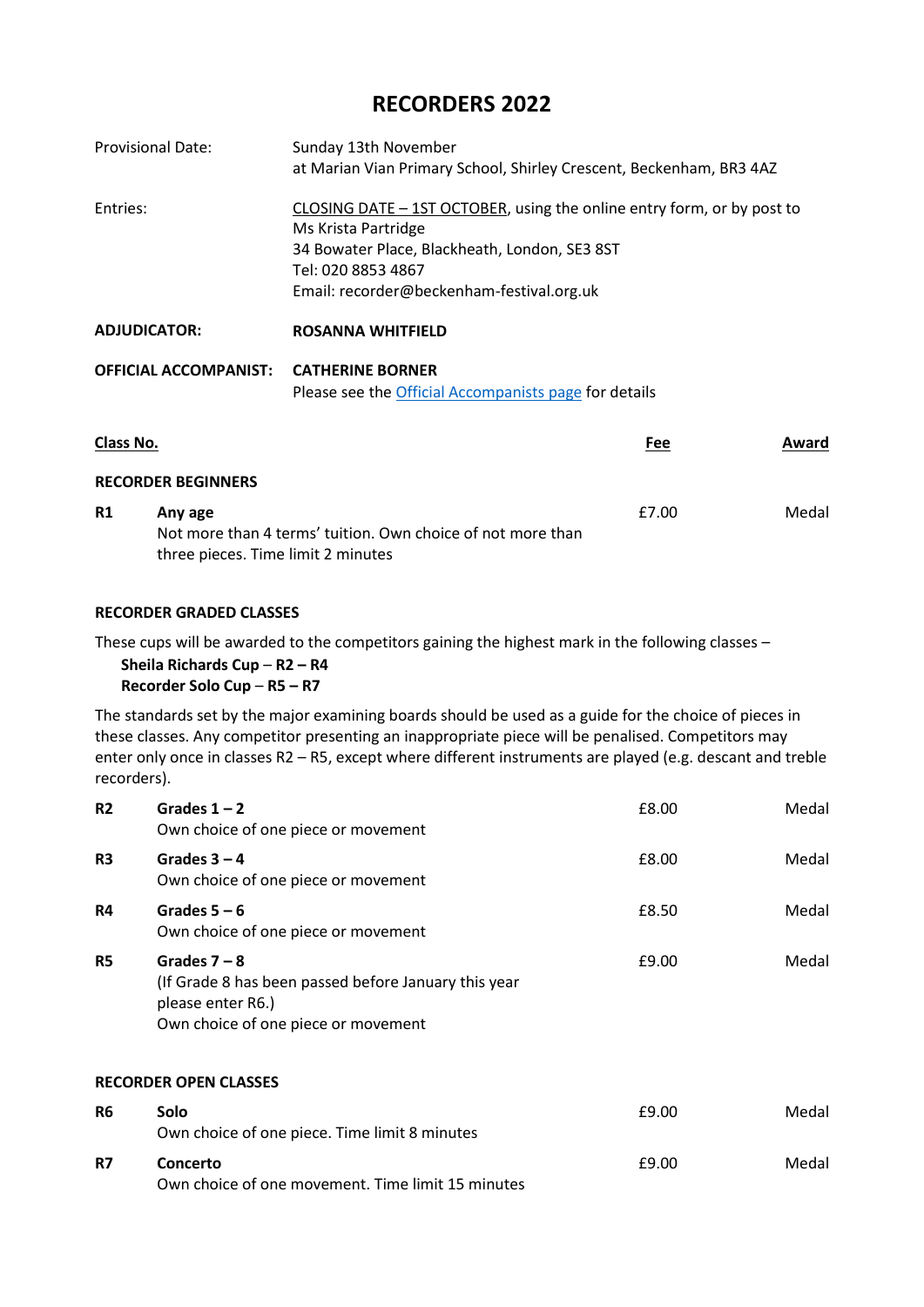## **RECORDER RECITAL CLASSES**

The **Carolynne Batley Cup** will be awarded to the competitor gaining the highest mark in classes **R8 – R11**

Own choice of two or three pieces which should be of contrasting styles and periods. Credit will be given for the choice of programme.

| R <sub>8</sub>  | Age 11 and under<br>Own choice as above. Time limit 8 minutes                                      | £9.50  | Medal         |
|-----------------|----------------------------------------------------------------------------------------------------|--------|---------------|
| R <sub>9</sub>  | Age 13 and under<br>Own choice as above. Time limit 10 minutes                                     | £9.50  | Medal         |
| <b>R10</b>      | Age 16 and under<br>Own choice as above. Time limit 12 minutes                                     | £10.00 | Medal         |
| <b>R11</b>      | Open<br>Own choice as above. Time limit 15 minutes                                                 | £10.50 | Medal         |
|                 | <b>RECORDER DUET CLASSES</b><br>Any combination of recorders, with or without accompaniment        |        |               |
| <b>R12</b>      | Age 9 and under<br>Own choice. Time limit 4 minutes                                                | £9.00  | Medals        |
| <b>R13</b>      | Age 11 and under<br>Own choice. Time limit 4 minutes                                               | £9.50  | <b>Medals</b> |
| <b>R14</b>      | Age 13 and under<br>Own choice. Time limit 4 minutes                                               | £9.50  | <b>Medals</b> |
| <b>R15</b>      | Age 16 and under<br>Own choice. Time limit 6 minutes                                               | £10.00 | Medals        |
| R <sub>16</sub> | Open<br>Own choice. Time limit 8 minutes                                                           | £10.00 | <b>Medals</b> |
|                 | <b>UNISON RECORDER GROUPS</b><br>Any number of players. With or without percussion / accompaniment |        |               |
| <b>R17</b>      | Age 9 and under<br>Own choice. Time limit 10 minutes                                               | £16.00 | Medal         |
| <b>R18</b>      | Age 11 and under<br>Own choice. Time limit 10 minutes                                              | £16.00 | Medal         |

**N.B. ENSEMBLES AND GROUPS – PLEASE BRING MUSIC STANDS**